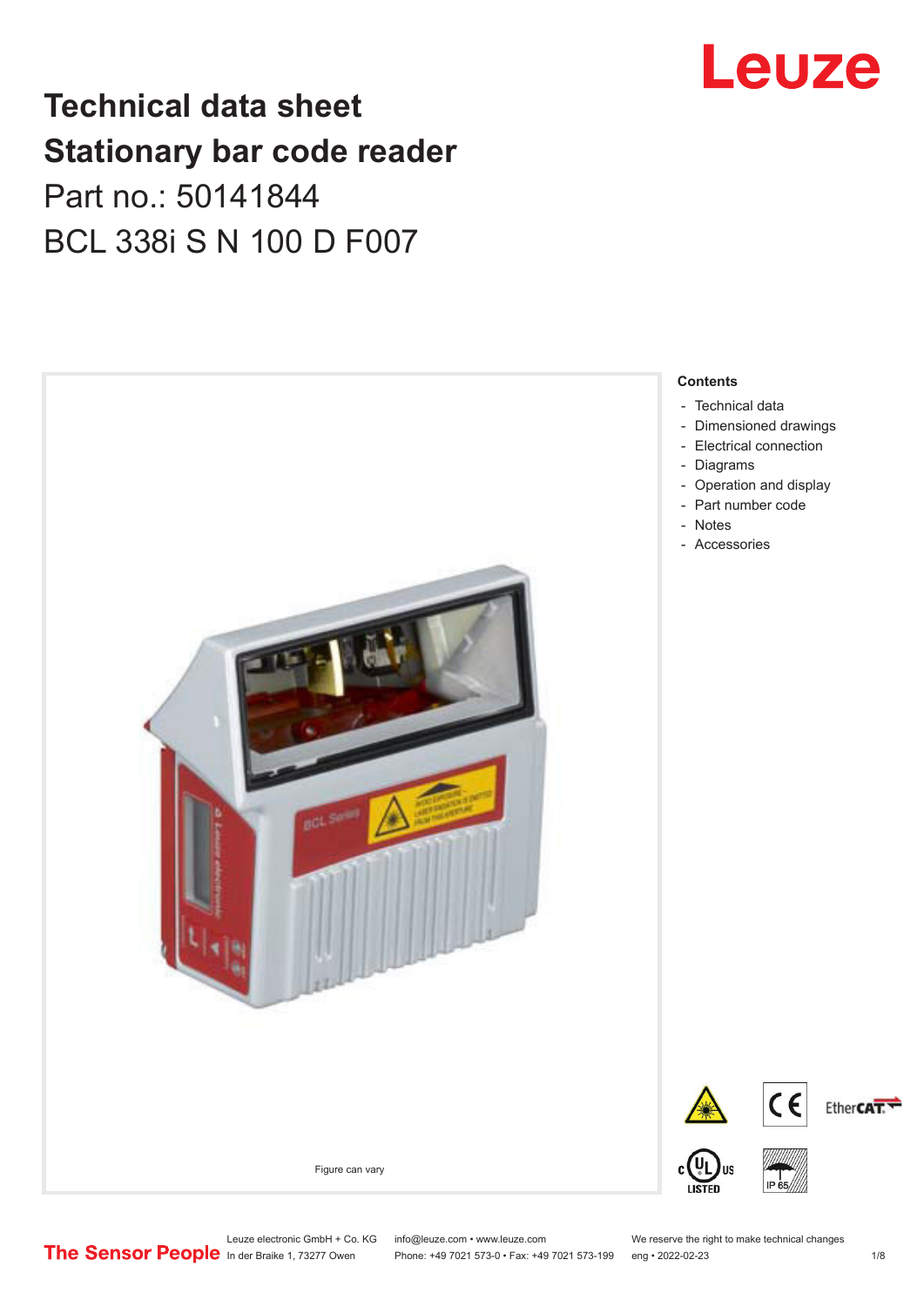### <span id="page-1-0"></span>**Technical data**

#### **Basic data Series** BCL 300i **Special version Functions Functions** Alignment mode AutoConfig AutoControl AutoReflAct Code fragment technology LED indicator Reference code comparison **Characteristic parameters MTTF** 110 years **Read data** Code types, readable 2/5 Interleaved Codabar Code 128 Code 39 Code 93 EAN 8/13 GS1 Databar Expanded GS1 Databar Limited GS1 Databar Omnidirectional UPC **Scanning rate, typical** 1,000 scans/s **Bar codes per reading gate, max. number** 64 Piece(s) **Optical data Reading distance** 20 ... 130 mm **Light source** Laser, Red **Wavelength** 655 nm **Laser class** 1, IEC/EN 60825-1:2014 **Transmitted-signal shape** Continuous **Usable opening angle (reading field opening)** 60 ° **Modulus size** 0.127 ... 0.2 mm **Reading method** Line scanner with deflecting mirror **Beam deflection** By means of rotating polygon mirror wheel + deflecting mirror **Light beam exit** Lateral with deflecting mirror **Electrical data Protective circuit** Polarity reversal protection **Performance data** Supply voltage  $U_{\text{B}}$ 18 ... 30 V, DC **Power consumption, max.** 4.5 W **Inputs/outputs selectable Output current, max.** 60 mA **Number of inputs/outputs selectable** 2 Piece(s) **Input current, max.** 8 mA **Interface Type** EtherCAT **EtherCAT**

# Leuze

|                             | <b>Function</b>                    | Process                                                                                       |
|-----------------------------|------------------------------------|-----------------------------------------------------------------------------------------------|
|                             | <b>Transmission protocol</b>       | EtherCAT, CoE and EoE                                                                         |
|                             | <b>Service interface</b>           |                                                                                               |
|                             | Type                               | <b>USB 2.0</b>                                                                                |
|                             |                                    |                                                                                               |
|                             | <b>USB</b><br><b>Function</b>      | Configuration via software                                                                    |
|                             |                                    | Service                                                                                       |
|                             | <b>Connection</b>                  |                                                                                               |
|                             | <b>Number of connections</b>       | 1 Piece(s)                                                                                    |
|                             | <b>Connection 1</b>                |                                                                                               |
|                             | <b>Function</b>                    | <b>BUS IN</b>                                                                                 |
|                             |                                    | <b>BUS OUT</b>                                                                                |
|                             |                                    | Connection to device                                                                          |
|                             |                                    | Data interface                                                                                |
|                             |                                    | PWR / SW IN / OUT                                                                             |
|                             |                                    | Service interface                                                                             |
|                             | <b>Type of connection</b>          | Plug connector, It is essential to use a<br>connection unit when commissioning the<br>device. |
|                             | No. of pins                        | 32 -pin                                                                                       |
|                             | Type                               | Male                                                                                          |
|                             | <b>Mechanical data</b>             |                                                                                               |
|                             | Design                             | Cubic                                                                                         |
|                             | Dimension (W x H x L)              | 103 mm x 44 mm x 96 mm                                                                        |
|                             | <b>Housing material</b>            | Metal                                                                                         |
|                             | <b>Metal housing</b>               | Diecast aluminum                                                                              |
|                             | Lens cover material                | Glass                                                                                         |
|                             | Net weight                         | 370 g                                                                                         |
|                             | <b>Housing color</b>               | Red                                                                                           |
|                             |                                    | Silver                                                                                        |
|                             | <b>Type of fastening</b>           | Dovetail grooves                                                                              |
|                             |                                    | Fastening on back                                                                             |
|                             |                                    | Via optional mounting device                                                                  |
|                             | <b>Operation and display</b>       |                                                                                               |
|                             | Type of display                    |                                                                                               |
|                             |                                    | Monochromatic graphic display, 128 x 32<br>pixels                                             |
|                             | <b>Number of LEDs</b>              | 2 Piece(s)                                                                                    |
|                             | Type of configuration              | Via web browser                                                                               |
| <b>Operational controls</b> |                                    | Button(s)                                                                                     |
|                             | <b>Environmental data</b>          |                                                                                               |
|                             | Ambient temperature, operation     | 040 °C                                                                                        |
|                             | Ambient temperature, storage       | $-20$ 70 °C                                                                                   |
|                             | Relative humidity (non-condensing) | 090%                                                                                          |
|                             |                                    |                                                                                               |

Leuze electronic GmbH + Co. KG info@leuze.com • www.leuze.com We reserve the right to make technical changes<br>
The Sensor People in der Braike 1, 73277 Owen Phone: +49 7021 573-0 • Fax: +49 7021 573-199 eng • 2022-02-23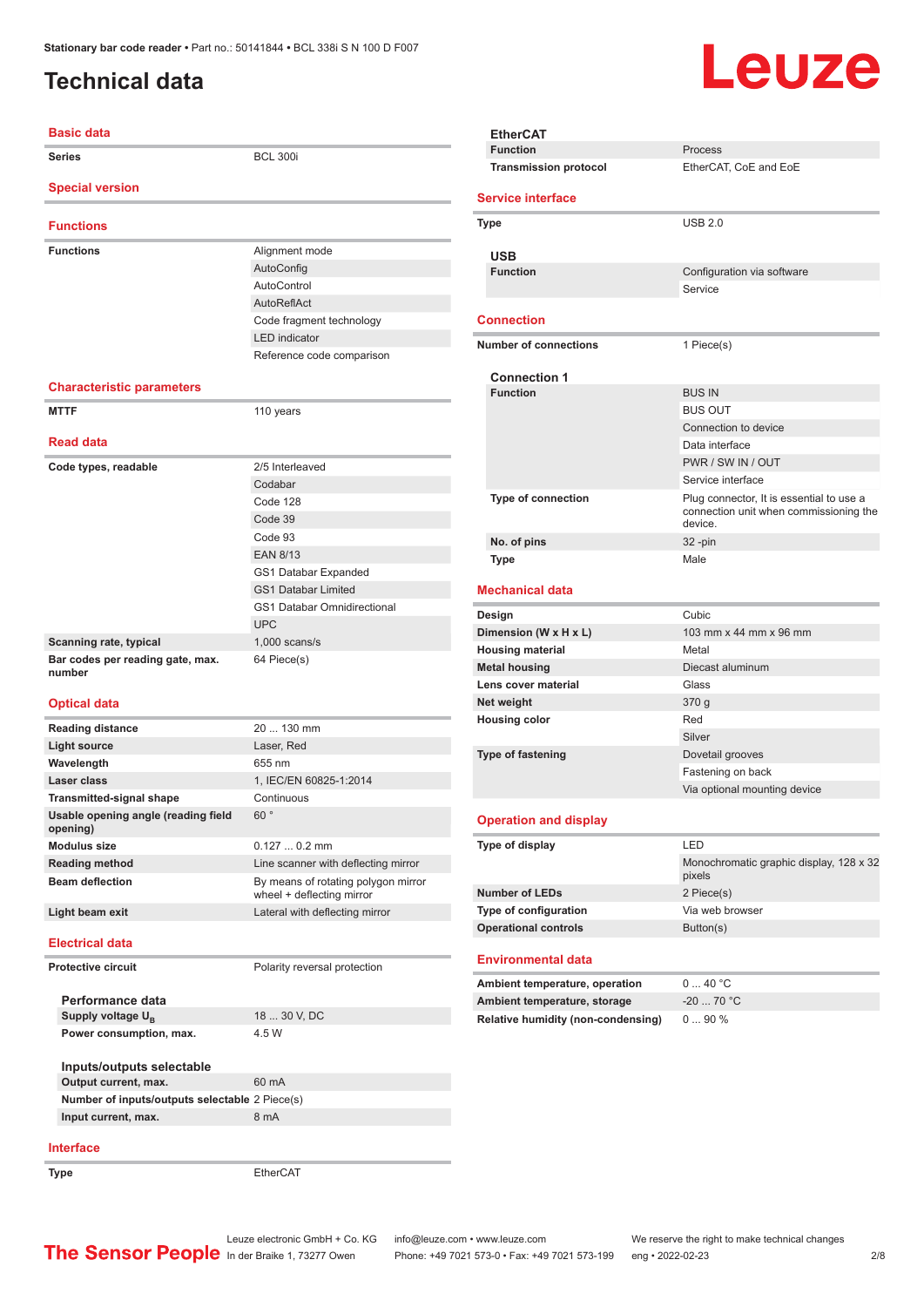## <span id="page-2-0"></span>**Technical data**

# Leuze

#### **Certifications**

| Degree of protection                                               | IP 65                    |
|--------------------------------------------------------------------|--------------------------|
| <b>Protection class</b>                                            | $\mathbf{III}$           |
| <b>Certifications</b>                                              | c UL US                  |
| Test procedure for EMC in accordance                               | EN 55022                 |
| with standard                                                      | EN 61000-4-2, -3, -4, -6 |
| Test procedure for shock in<br>accordance with standard            | IEC 60068-2-27, test Ea  |
| Test procedure for continuous shock<br>in accordance with standard | IEC 60068-2-29, test Eb  |
| Test procedure for vibration in<br>accordance with standard        | IEC 60068-2-6, test Fc   |

#### **Classification**

| <b>Customs tariff number</b> | 84719000 |
|------------------------------|----------|
| <b>ECLASS 5.1.4</b>          | 27280102 |
| <b>ECLASS 8.0</b>            | 27280102 |
| <b>ECLASS 9.0</b>            | 27280102 |
| <b>ECLASS 10.0</b>           | 27280102 |
| <b>ECLASS 11.0</b>           | 27280102 |
| ECLASS 12.0                  | 27280102 |
| <b>ETIM 5.0</b>              | EC002550 |
| <b>ETIM 6.0</b>              | EC002550 |
| <b>ETIM 7.0</b>              | EC002550 |

#### **Dimensioned drawings**

All dimensions in millimeters



- A Optical axis
- B Deflection angle of the laser beam: ± 30 °
- C M4 thread (5 deep)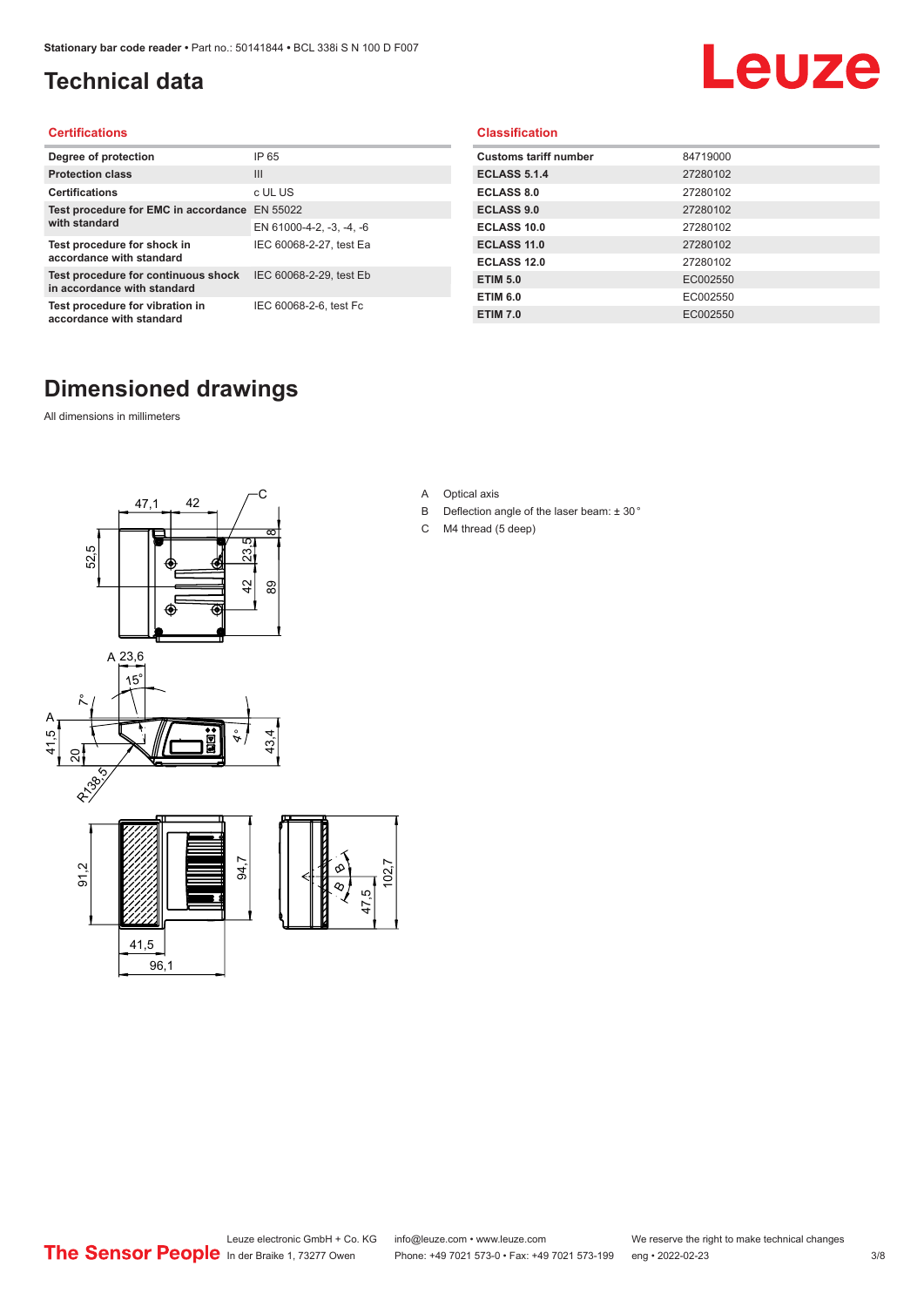#### <span id="page-3-0"></span>**Electrical connection**

## Leuze

#### **Connection 1**

| <b>Function</b>    | <b>BUS IN</b>                                                              |
|--------------------|----------------------------------------------------------------------------|
|                    | <b>BUS OUT</b>                                                             |
|                    | Connection to device                                                       |
|                    | Data interface                                                             |
|                    | PWR / SW IN / OUT                                                          |
|                    | Service interface                                                          |
| Type of connection | Plug connector                                                             |
| Type of connection | It is essential to use a connection unit when<br>commissioning the device. |
| No. of pins        | $32 - pin$                                                                 |
| <b>Type</b>        | Male                                                                       |

#### **Diagrams**

#### Reading field curve



x Reading field distance [mm]

y Reading field width [mm]

## **Operation and display**

| <b>PWR</b><br>Green, flashing<br>Device ok, initialization phase<br>Green, continuous light<br>Device OK | <b>LED</b> | <b>Display</b>          | <b>Meaning</b>     |
|----------------------------------------------------------------------------------------------------------|------------|-------------------------|--------------------|
|                                                                                                          |            |                         |                    |
|                                                                                                          |            |                         |                    |
|                                                                                                          |            | Green, briefly off - on | Reading successful |
| green, briefly off - briefly red - on<br>Reading not successful                                          |            |                         |                    |
| Orange, continuous light<br>Service mode                                                                 |            |                         |                    |
| Red, flashing<br>Device OK, warning set                                                                  |            |                         |                    |

Leuze electronic GmbH + Co. KG info@leuze.com • www.leuze.com We reserve the right to make technical changes<br>
The Sensor People in der Braike 1, 73277 Owen Phone: +49 7021 573-0 • Fax: +49 7021 573-199 eng • 2022-02-23 Phone: +49 7021 573-0 • Fax: +49 7021 573-199 eng • 2022-02-23 4/8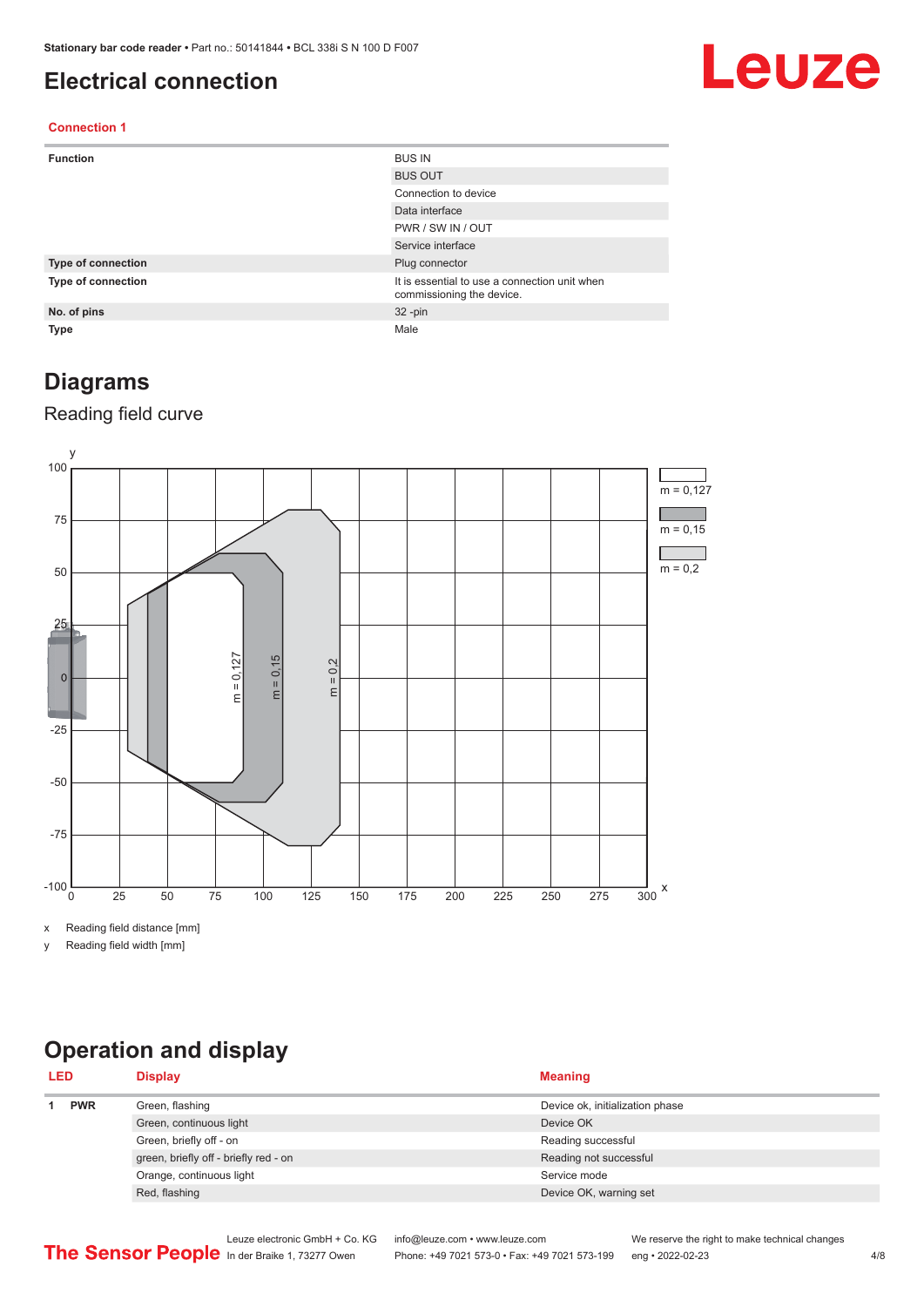#### <span id="page-4-0"></span>**Operation and display**

# Leuze

| <b>LED</b> |            | <b>Display</b>          | <b>Meaning</b>      |  |
|------------|------------|-------------------------|---------------------|--|
| 1.         | <b>PWR</b> | Red, continuous light   | Error, device error |  |
|            | 2 BUS      | Green, flashing         | Initialization      |  |
|            |            | Green, continuous light | Bus operation ok    |  |
|            |            | Red, flashing           | Communication error |  |
|            |            | Red, continuous light   | Bus error           |  |

#### **Part number code**

Part designation: **BCL XXXX YYZ AAA BB CCCC**

| <b>BCL</b>  | <b>Operating principle</b><br>BCL: bar code reader                                                                                                                                                                                       |
|-------------|------------------------------------------------------------------------------------------------------------------------------------------------------------------------------------------------------------------------------------------|
| <b>XXXX</b> | Series/interface (integrated fieldbus technology)<br>300i: RS 232 / RS 422 (stand-alone)<br>301i: RS 485 (multiNet slave)<br>304i: PROFIBUS DP<br>308i: EtherNet TCP/IP, UDP<br>338i: EtherCAT<br>348i: PROFINET RT<br>358i: EtherNet/IP |
| YY          | <b>Scanning principle</b><br>S: line scanner (single line)<br>R1: line scanner (raster)<br>O: oscillating-mirror scanner (oscillating mirror)                                                                                            |
| z           | <b>Optics</b><br>N: High Density (close)<br>M: Medium Density (medium distance)<br>F: Low Density (remote)<br>L: Long Range (very large distances)<br>J: ink-jet (depending on the application)                                          |
| <b>AAA</b>  | Beam exit<br>100: lateral<br>102: front                                                                                                                                                                                                  |
| <b>BB</b>   | <b>Special equipment</b><br>D: With display<br>H: With heating<br>DH: optionally with display and heating<br>P: plastic exit window                                                                                                      |
| <b>CCCC</b> | <b>Functions</b><br>F007: optimized process data structure                                                                                                                                                                               |
| <b>Note</b> |                                                                                                                                                                                                                                          |
|             | $\&$ A list with all available device types can be found on the Leuze website at www.leuze.com.                                                                                                                                          |

#### **Notes**

| Observe intended use!                                                                                                                                                                                                         |
|-------------------------------------------------------------------------------------------------------------------------------------------------------------------------------------------------------------------------------|
| $\%$ This product is not a safety sensor and is not intended as personnel protection.<br>$\%$ The product may only be put into operation by competent persons.<br>§ Only use the product in accordance with its intended use. |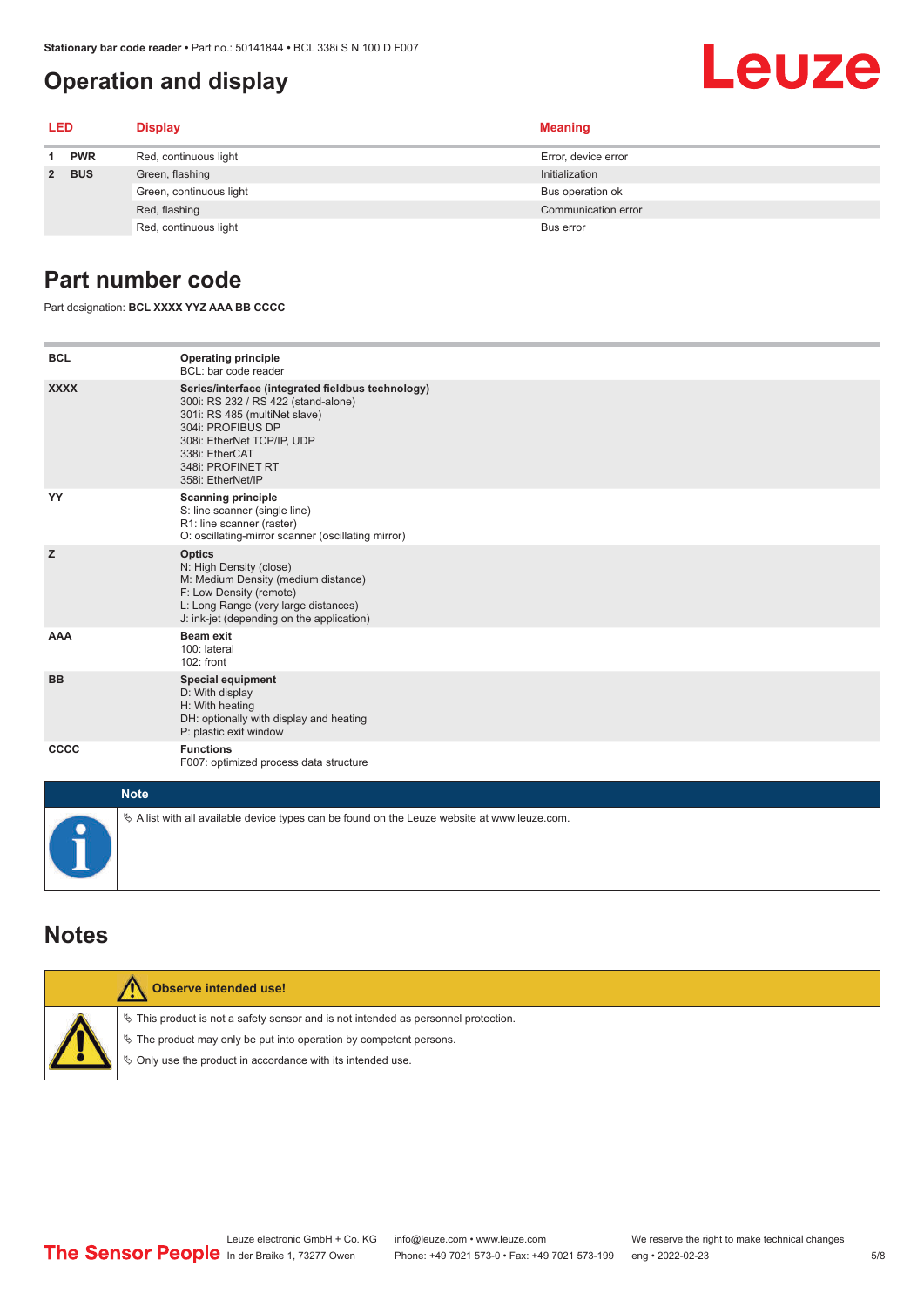#### <span id="page-5-0"></span>**Notes**

|   | <b>ATTENTION! LASER RADIATION - CLASS 1 LASER PRODUCT</b>                                                                                                                                                                                                                                                                                                                                                                                                                                                                                                   |
|---|-------------------------------------------------------------------------------------------------------------------------------------------------------------------------------------------------------------------------------------------------------------------------------------------------------------------------------------------------------------------------------------------------------------------------------------------------------------------------------------------------------------------------------------------------------------|
| 纂 | The device satisfies the requirements of IEC/EN 60825-1:2014 safety requlations for a product of laser class 1 and complies with 21 CFR 1040.10 except<br>for conformance with IEC 60825-1 Ed. 3., as described in Laser Notice No. 56, dated May 8, 2019.<br>$\&$ Observe the applicable statutory and local laser protection regulations.<br>$\%$ The device must not be tampered with and must not be changed in any way.<br>There are no user-serviceable parts inside the device.<br>Repairs must only be performed by Leuze electronic GmbH + Co. KG. |

#### **Accessories**

#### Connection technology - Connection cables

|      | Part no. | <b>Designation</b>      | <b>Article</b>   | <b>Description</b>                                                                                                                                                                            |
|------|----------|-------------------------|------------------|-----------------------------------------------------------------------------------------------------------------------------------------------------------------------------------------------|
| \ll. | 50132079 | KD U-M12-5A-V1-<br>050  | Connection cable | Connection 1: Connector, M12, Axial, Female, A-coded, 5-pin<br>Connection 2: Open end<br>Shielded: No<br>Cable length: 5,000 mm<br>Sheathing material: PVC                                    |
|      | 50135074 | KS ET-M12-4A-P7-<br>050 | Connection cable | Suitable for interface: Ethernet<br>Connection 1: Connector, M12, Axial, Male, D-coded, 4-pin<br>Connection 2: Open end<br>Shielded: Yes<br>Cable length: 5,000 mm<br>Sheathing material: PUR |

### Connection technology - Interconnection cables

|                           |                                                                                                                                                                                                                                | Part no. | <b>Designation</b>                     | <b>Article</b>        | <b>Description</b>                                                                                                                                                                                                               |
|---------------------------|--------------------------------------------------------------------------------------------------------------------------------------------------------------------------------------------------------------------------------|----------|----------------------------------------|-----------------------|----------------------------------------------------------------------------------------------------------------------------------------------------------------------------------------------------------------------------------|
| $\frac{1}{\sqrt{2}}$<br>Ħ | $\Box$                                                                                                                                                                                                                         | 50117011 | <b>KB USB A - USB</b><br>miniB         | Service line          | Suitable for interface: USB<br>Connection 1: USB<br>Connection 2: USB<br>Shielded: Yes<br>Cable length: 1,500 mm<br>Sheathing material: PVC                                                                                      |
|                           |                                                                                                                                                                                                                                | 50137078 | <b>KSS ET-M12-4A-</b><br>M12-4A-P7-050 | Interconnection cable | Suitable for interface: Ethernet<br>Connection 1: Connector, M12, Axial, Male, D-coded, 4-pin<br>Connection 2: Connector, M12, Axial, Male, D-coded, 4-pin<br>Shielded: Yes<br>Cable length: 5,000 mm<br>Sheathing material: PUR |
|                           | the filled the control in the control in the control in the control in the control in the control in the control in the control in the control in the control in the control in the control in the control in the control in t | 50135081 | <b>KSS ET-M12-4A-</b><br>RJ45-A-P7-050 | Interconnection cable | Suitable for interface: Ethernet<br>Connection 1: Connector, M12, Axial, Male, D-coded, 4-pin<br>Connection 2: RJ45<br>Shielded: Yes<br>Cable length: 5,000 mm<br>Sheathing material: PUR                                        |

Leuze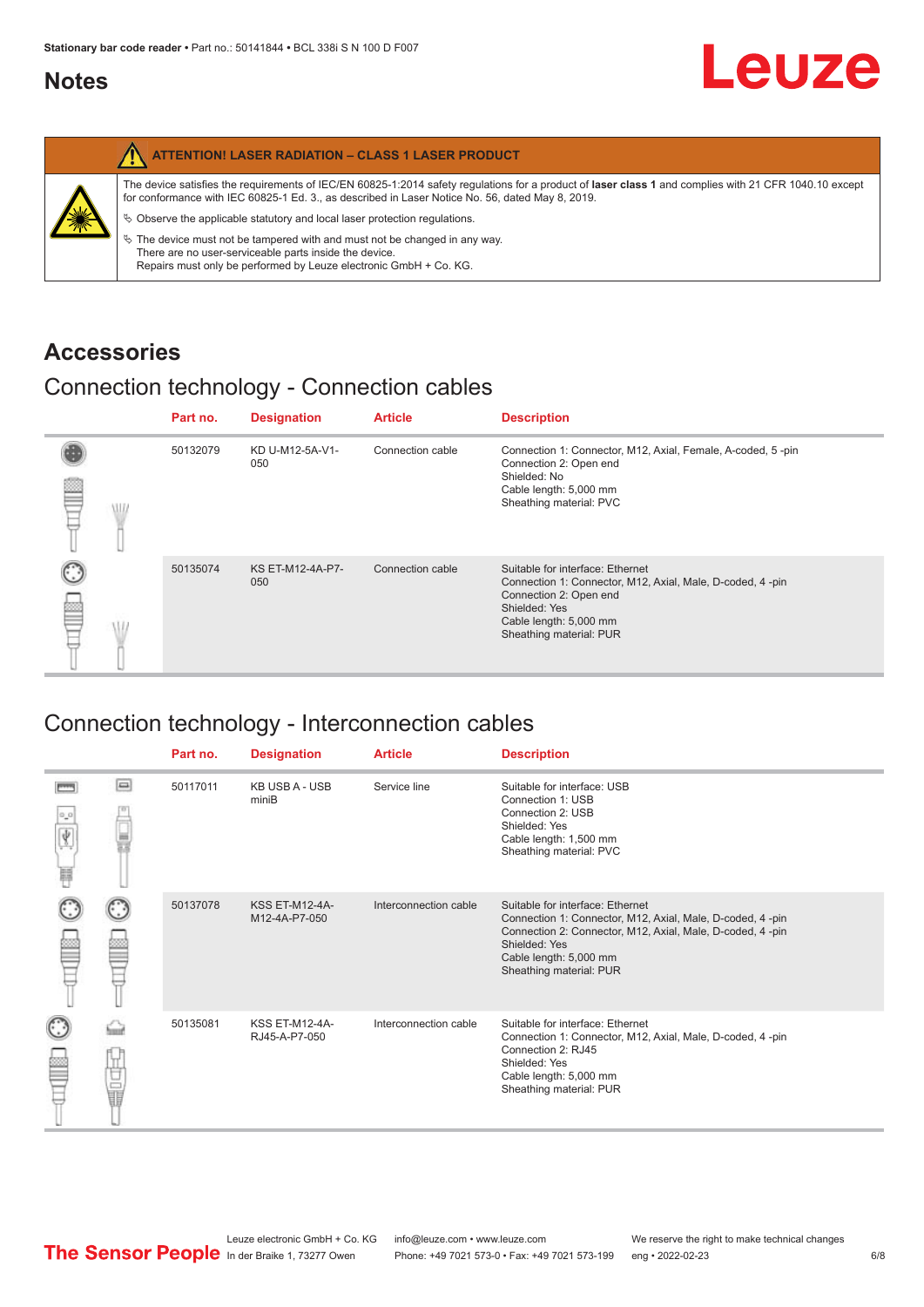# Leuze

#### **Accessories**

## Connection technology - Connection boxes

| Part no.   | <b>Designation</b> | <b>Article</b>  | <b>Description</b>                                                                                                                                         |
|------------|--------------------|-----------------|------------------------------------------------------------------------------------------------------------------------------------------------------------|
| 50134929 * | ME 338 103         | Connection unit | Suitable for: BCL 338i, BPS 338i<br>Suitable for interface: EtherCAT<br>Number of connections: 4 Piece(s)<br>Connection: Cable with connector, M12, 900 mm |
| 50134927 * | ME 338 104         | Connection unit | Suitable for: BCL 338i<br>Suitable for interface: EtherCAT<br>Number of connections: 5 Piece(s)<br>Connection: Cable with connector, M12, 900 mm           |
| 50134928 * | ME 338 214         | Connection unit | Suitable for: BCL 338i<br>Suitable for interface: EtherCAT<br>Number of connections: 5 Piece(s)<br>Connection: Cable with connector, M12, 600 mm           |
| 50134931 * | MK 338             | Connection unit | Suitable for: BCL 338i, BPS 338i<br>Suitable for interface: EtherCAT<br>Number of connections: 4 Piece(s)<br>Connection: Terminal                          |
| 50134930 * | <b>MS 338</b>      | Connection unit | Suitable for: BCL 338i, BPS 338i<br>Suitable for interface: EtherCAT<br>Number of connections: 4 Piece(s)<br>Connection: Connector, M12                    |

\* Necessary accessories, please order separately

#### Mounting technology - Mounting brackets

|              | Part no. | <b>Designation</b> | <b>Article</b>  | <b>Description</b>                                                                                                                                                                            |
|--------------|----------|--------------------|-----------------|-----------------------------------------------------------------------------------------------------------------------------------------------------------------------------------------------|
| $\sim$<br>ı. | 50121433 | BT 300 W           | Mounting device | Design of mounting device: Angle, L-shape<br>Fastening, at system: Through-hole mounting<br>Mounting bracket, at device: Screw type<br>Type of mounting device: Adjustable<br>Material: Metal |

#### Mounting technology - Rod mounts

| Part no. | <b>Designation</b> | <b>Article</b>  | <b>Description</b>                                                                                                                                                                                                                                                |
|----------|--------------------|-----------------|-------------------------------------------------------------------------------------------------------------------------------------------------------------------------------------------------------------------------------------------------------------------|
| 50121435 | BT 56 - 1          | Mounting device | Functions: Static applications<br>Design of mounting device: Mounting system<br>Fastening, at system: For 12 mm rod, For 14 mm rod, For 16 mm rod<br>Mounting bracket, at device: Clampable<br>Material: Metal<br>Tightening torque of the clamping jaws: $8 N·m$ |